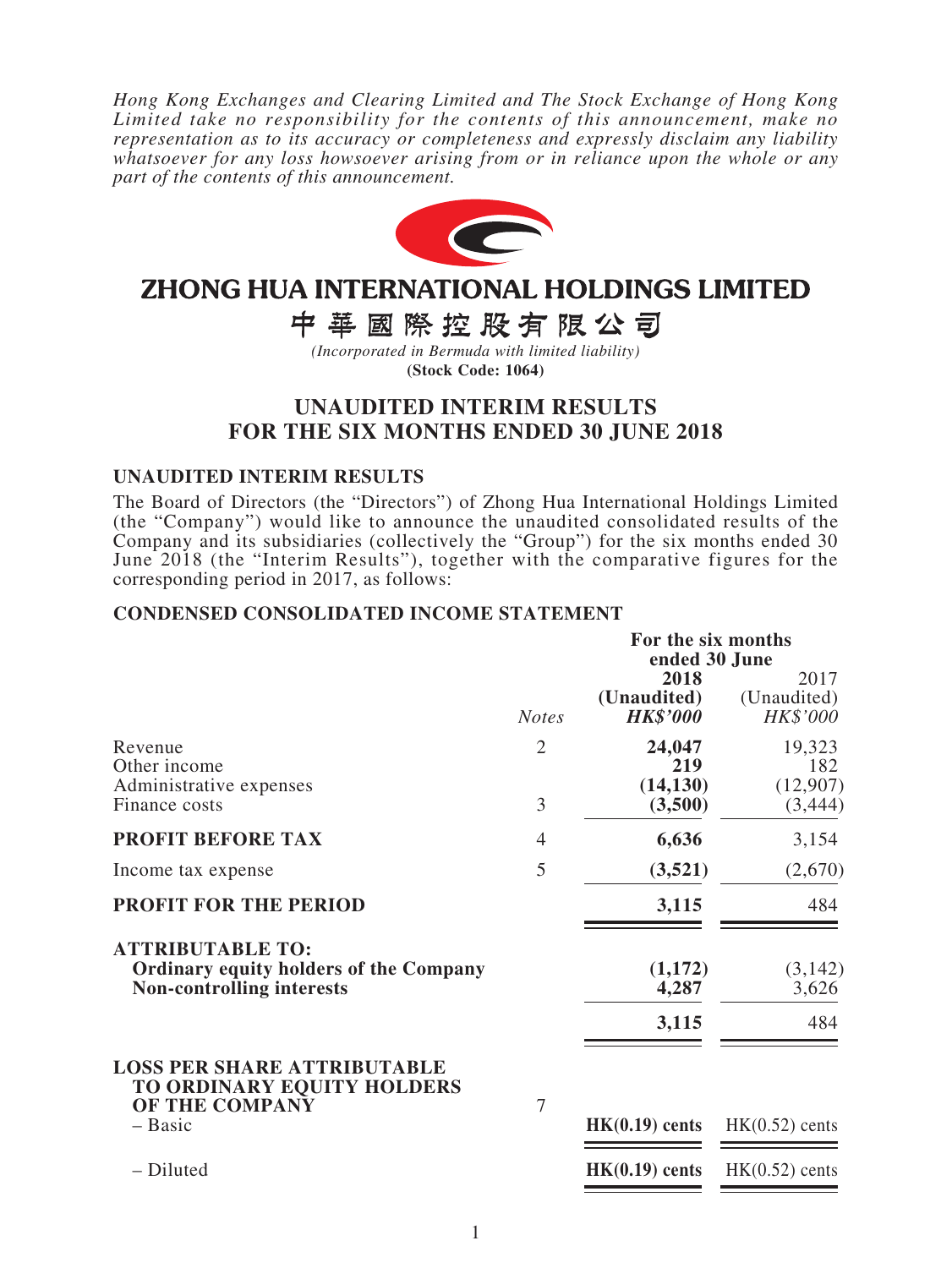# **CONDENSED CONSOLIDATED STATEMENT OF COMPREHENSIVE INCOME**

| ended 30 June<br>(Unaudited)<br>HK\$'000<br>484 |
|-------------------------------------------------|
| 2017                                            |
|                                                 |
|                                                 |
|                                                 |
|                                                 |
|                                                 |
|                                                 |
|                                                 |
|                                                 |
|                                                 |
| (53,293)<br>101,998                             |
|                                                 |
| (50, 178)<br>102,482                            |
|                                                 |
|                                                 |
| (17,088)<br>27,104                              |
| (33,090)<br>75,378                              |
| (50, 178)<br>102,482                            |
|                                                 |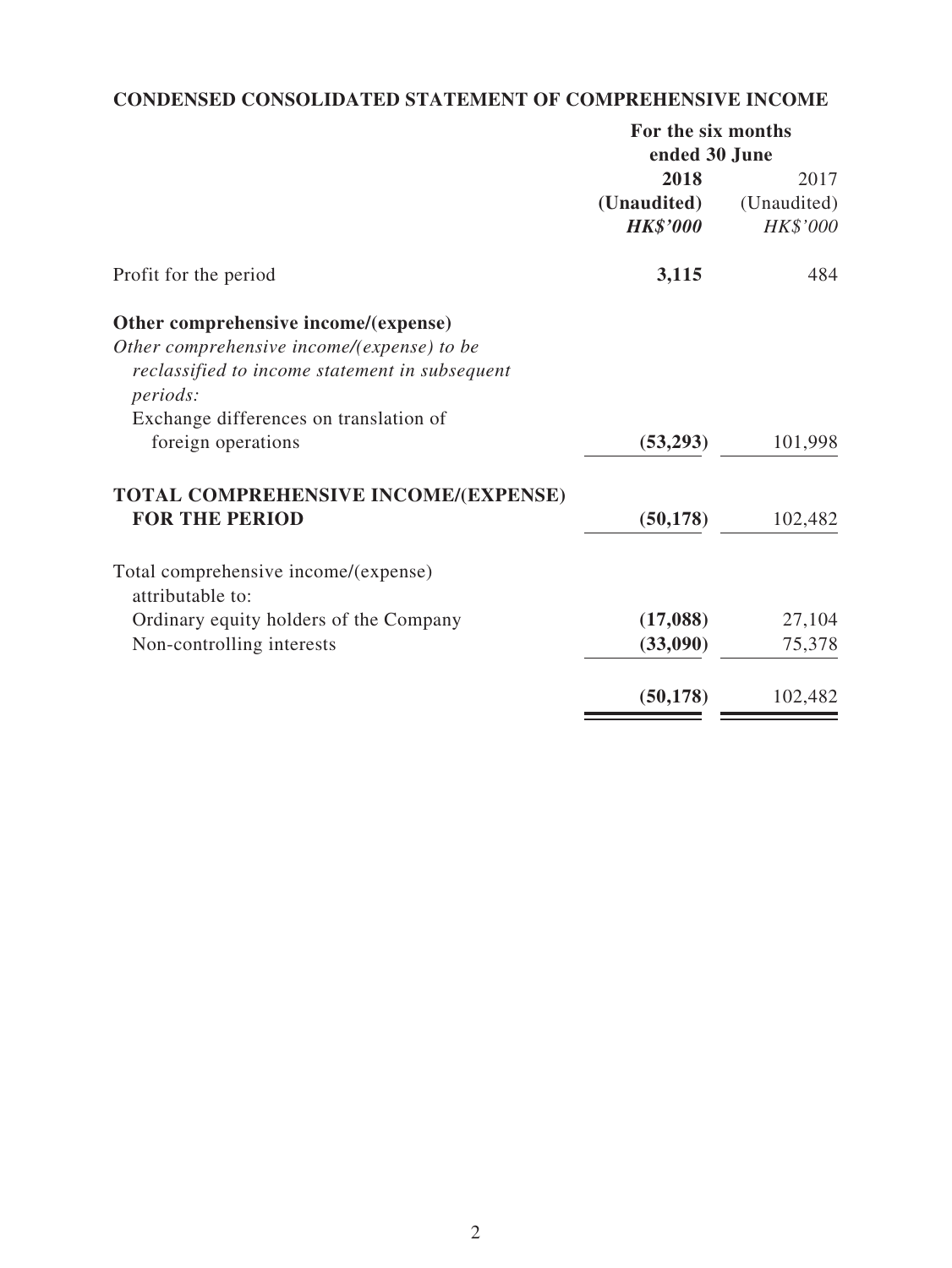# **CONDENSED CONSOLIDATED STATEMENT OF FINANCIAL POSITION**

|                                                                                                                                                                         | <b>Notes</b> | 30 June<br>2018<br>(Unaudited)<br><b>HK\$'000</b>              | 31 December<br>2017<br>(Audited)<br>HK\$'000                    |
|-------------------------------------------------------------------------------------------------------------------------------------------------------------------------|--------------|----------------------------------------------------------------|-----------------------------------------------------------------|
| <b>NON-CURRENT ASSETS</b><br>Property, plant and equipment<br>Investment properties                                                                                     |              | 4,811<br>4,401,400                                             | 5,028<br>4,476,000                                              |
| Total non-current assets                                                                                                                                                |              | 4,406,211                                                      | 4,481,028                                                       |
| <b>CURRENT ASSETS</b><br>Properties held for sales<br>Trade receivables<br>Prepayments, deposits and other receivables<br>Cash and bank balances                        | 8            | 36,692<br>21,181<br>12,771<br>69,413                           | 37,314<br>1,187<br>13,638<br>82,084                             |
| Total current assets                                                                                                                                                    |              | 140,057                                                        | 134,223                                                         |
| <b>CURRENT LIABILITIES</b><br>Trade payables<br>Other payables and accruals<br>Tax payable<br>Interest-bearing bank borrowings                                          | 9            | (2,103)<br>(41,669)<br>(51, 271)<br>(6,960)                    | (2,129)<br>(40,992)<br>(50, 173)<br>(6,874)                     |
| Total current liabilities                                                                                                                                               |              | (102,003)                                                      | (100, 168)                                                      |
| <b>NET CURRENT ASSETS</b>                                                                                                                                               |              | 38,054                                                         | 34,055                                                          |
| <b>TOTAL ASSETS LESS</b><br><b>CURRENT LIABILITIES</b>                                                                                                                  |              | 4,444,265                                                      | 4,515,083                                                       |
| <b>NON-CURRENT LIABILITIES</b><br>Loan from a director<br>Due to a director<br>Long term other payables<br>Interest-bearing bank borrowings<br>Deferred tax liabilities |              | (75, 496)<br>(184, 568)<br>(137, 283)<br>(3,787)<br>(951, 493) | (76, 776)<br>(183, 840)<br>(137, 622)<br>(7, 409)<br>(967, 620) |
| Total non-current liabilities                                                                                                                                           |              | (1,352,627)                                                    | (1,373,267)                                                     |
| Net assets                                                                                                                                                              |              | 3,091,638                                                      | 3,141,816                                                       |
| <b>EQUITY</b><br>Equity attributable to equity holders<br>of the Company                                                                                                |              |                                                                |                                                                 |
| Issued capital<br>Reserves                                                                                                                                              |              | 15,140<br>878,569                                              | 15,140<br>895,657                                               |
| Non-controlling interests                                                                                                                                               |              | 893,709<br>2,197,929                                           | 910,797<br>2,231,019                                            |
| <b>Total equity</b>                                                                                                                                                     |              | 3,091,638                                                      | 3,141,816                                                       |
|                                                                                                                                                                         |              |                                                                |                                                                 |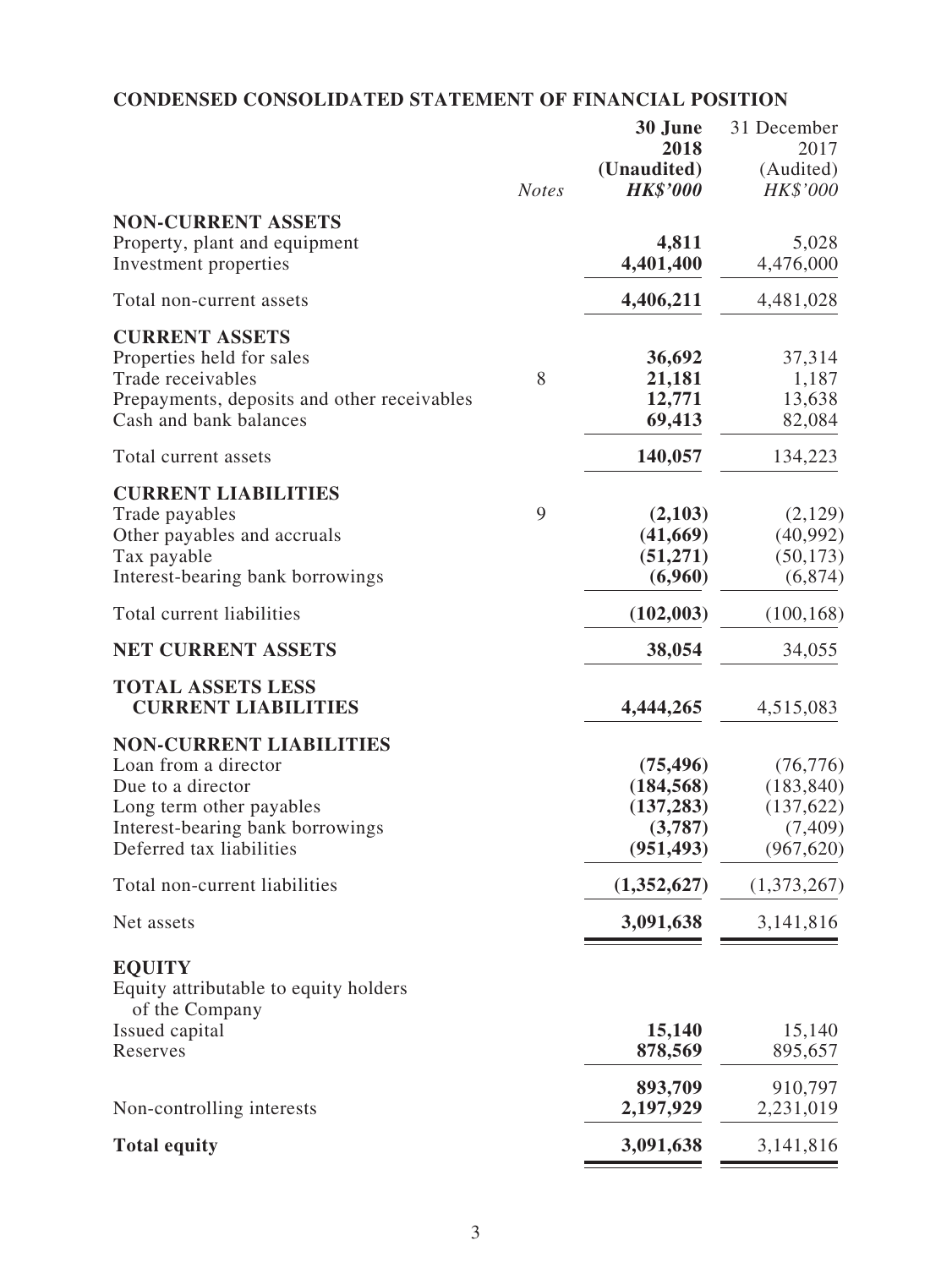### **1. BASIS OF PREPARATION AND SIGNIFICANT ACCOUNTING POLICIES**

The condensed consolidated interim financial statements are prepared in accordance with Hong Kong Accounting Standard ("HKAS") 34 "Interim Financial Reporting". The accounting policies and basis of preparation adopted in the preparation of the interim financial statements are the same as those used in the annual financial statements for the year ended 31 December 2017, except in relation to the following new and revised Hong Kong Financial Reporting Standards ("HKFRSs") which also include HKASs and Interpretations, that affect the Group and are mandatory for the accounting period beginning on or after 1 January 2018:

| Amendments to HKFRS 2               | Classification and Measurement of Share-based Payment<br><i>Transactions</i>      |
|-------------------------------------|-----------------------------------------------------------------------------------|
| Amendments to HKFRS 4               | Applying HKFRS 9 Financial Instruments with HKFRS 4<br><i>Insurance Contracts</i> |
| Amendments to HKFRS 15              | Clarifications to HKFRS 15 Revenue from Contracts with<br><i>Customers</i>        |
| <b>HKFRS 9</b>                      | <b>Financial Instruments</b>                                                      |
| <b>HKFRS 15</b>                     | Revenue from Contracts with Customers                                             |
| Amendments to HKAS 40               | <b>Transfers of Investment Property</b>                                           |
| HK(IFRIC)-Int 22                    | Foreign Currency Transactions and Advance<br>Consideration                        |
| Annual Improvements 2014-2016 Cycle | Amendments to HKFRS 1 and HKAS 28                                                 |

The adoption of these new and revised HKFRSs had no material effect on how the results and financial position for the current or prior accounting periods have been prepared and presented. Accordingly, no prior period adjustment has been required.

#### **2. OPERATING SEGMENT INFORMATION**

For management purposes, the Group is organised into business units based on their services and two reportable operating segments as follows:

- (a) the property investment segment, which invests in properties located in the Mainland of the People's Republic of China ("Mainland China") for generating potential income from letting; and
- (b) the corporate and other segment, which provides management services to group companies.

The accounting policies of the operating segments are the same as those described in the Group's financial statements for the year ended 31 December 2017.

No geographical segment information is presented as over 90% of the Group's revenue is derived from customers based in Mainland China.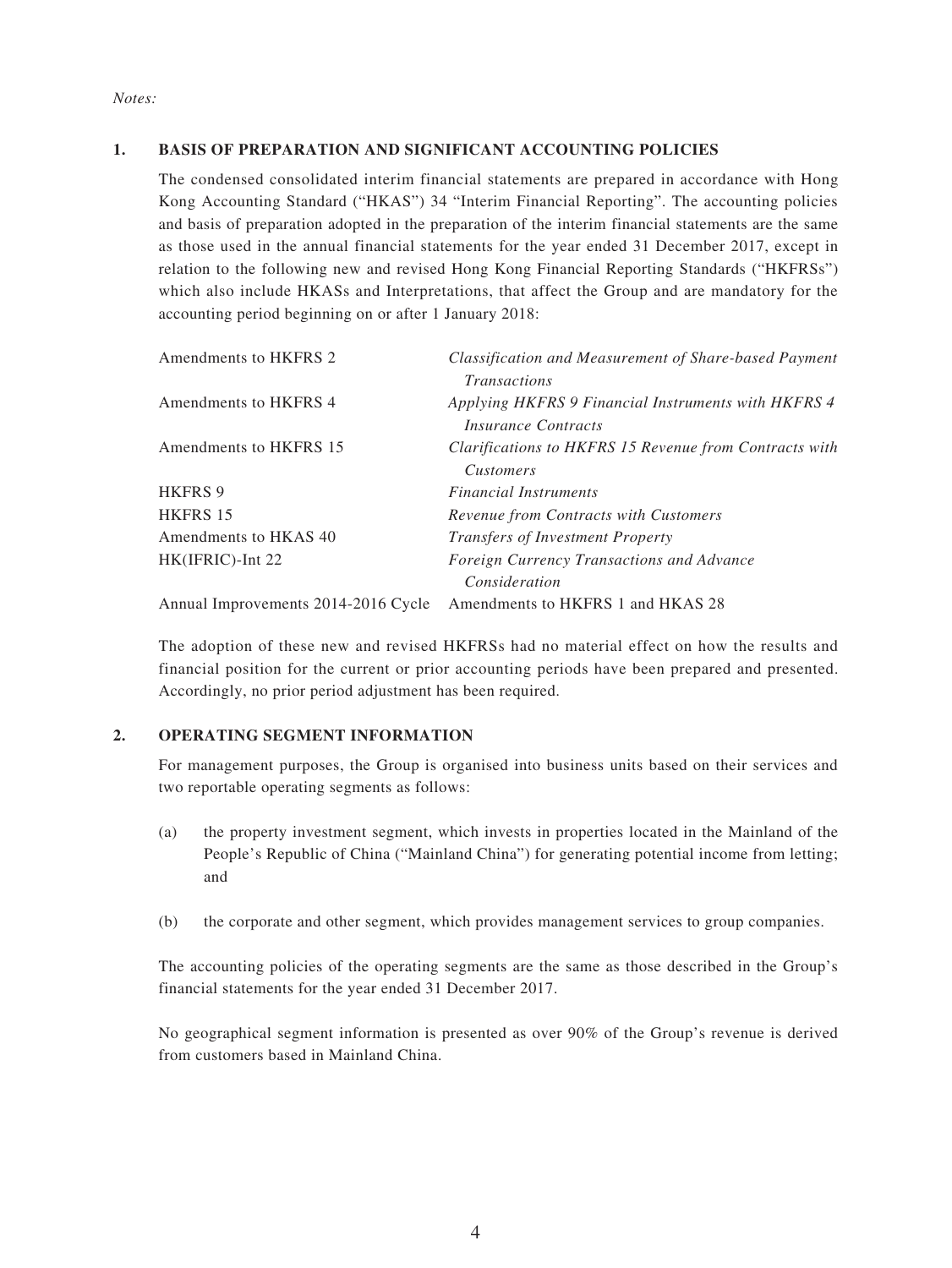The following table presents revenue and results information for the Group's operating segments:

#### **For the six months ended 30 June**

|                             | <b>Property investment</b> |             | Corporate and others |             | <b>Total</b>    |             |
|-----------------------------|----------------------------|-------------|----------------------|-------------|-----------------|-------------|
|                             | 2018                       | 2017        | 2018                 | 2017        | 2018            | 2017        |
|                             | (Unaudited)                | (Unaudited) | (Unaudited)          | (Unaudited) | (Unaudited)     | (Unaudited) |
|                             | <b>HK\$'000</b>            | HK\$'000    | <b>HK\$'000</b>      | HK\$'000    | <b>HK\$'000</b> | HK\$'000    |
| <b>Segment revenue:</b>     |                            |             |                      |             |                 |             |
| Sales to external customers | 24,047                     | 19,323      |                      |             | 24,047          | 19,323      |
| Segment results             | 17,475                     | 14,015      | (7,558)              | (7, 599)    | 9,917           | 6,416       |
| Other income                |                            |             |                      |             | 219             | 182         |
| Finance costs               |                            |             |                      |             | (3,500)         | (3,444)     |
| Profit before tax           |                            |             |                      |             | 6,636           | 3,154       |
| Income tax expense          |                            |             |                      |             | (3,521)         | (2,670)     |
| Profit the period           |                            |             |                      |             | 3,115           | 484         |

#### **Information about major customers**

For the six months ended 30 June 2018 (the "Period"), aggregate revenue from four customers (2017: four) with each of whom transactions had exceeded 10% of the Group's total revenue amounted to approximately HK\$24,047,000 (2017: HK\$19,323,000).

#### **3. FINANCE COSTS**

| For the six months<br>ended 30 June |             |  |
|-------------------------------------|-------------|--|
|                                     |             |  |
| (Unaudited)                         | (Unaudited) |  |
| <b>HK\$'000</b>                     | HK\$'000    |  |
|                                     |             |  |
| 422                                 | 617         |  |
| 3,078                               | 2,827       |  |
| 3,500                               | 3,444       |  |
|                                     |             |  |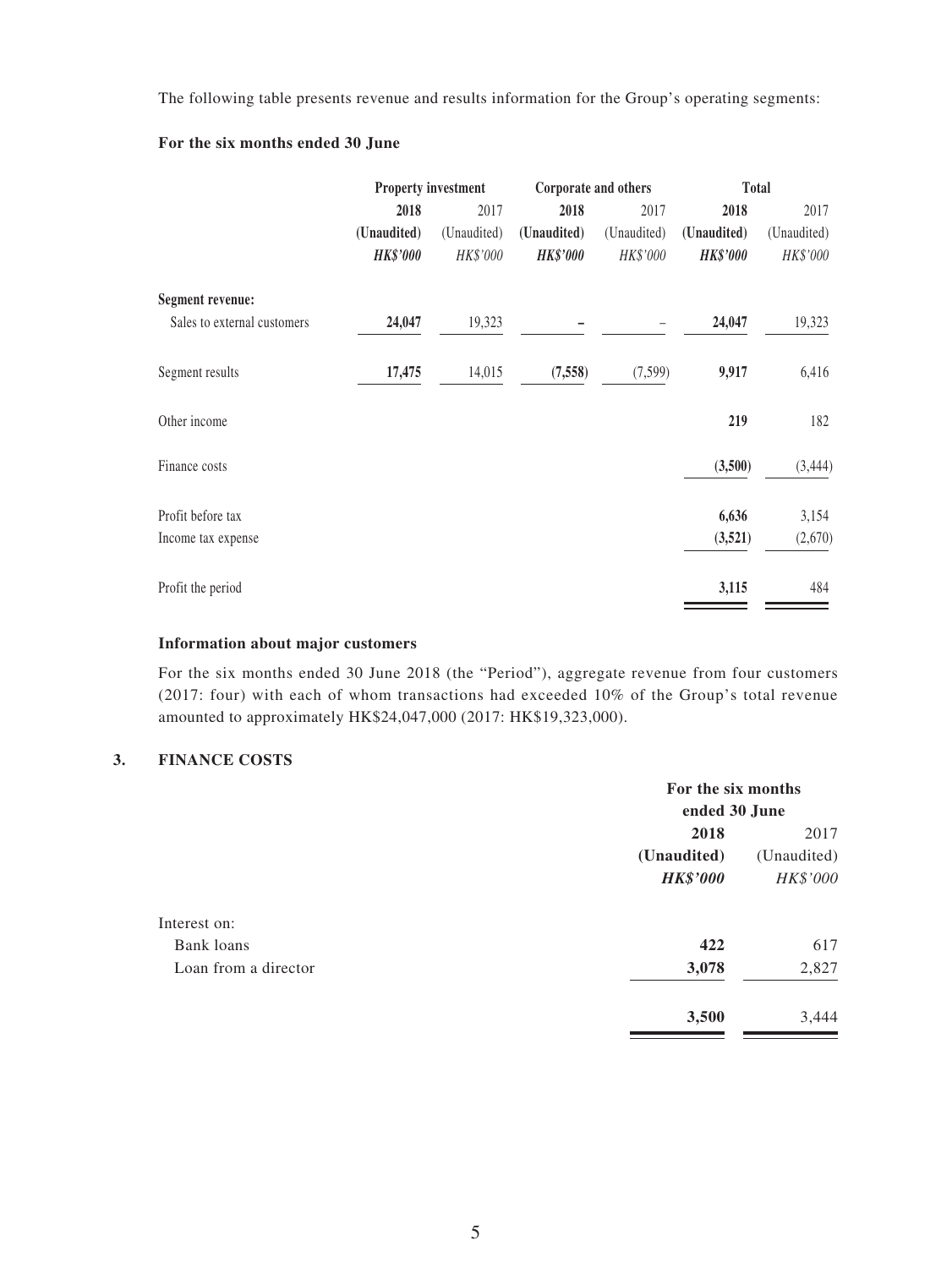### **4. PROFIT BEFORE TAX**

The Group's profit before tax is arrived at after charging/(crediting):

|                                              | For the six months<br>ended 30 June |             |  |
|----------------------------------------------|-------------------------------------|-------------|--|
|                                              | 2018                                |             |  |
|                                              | (Unaudited)                         | (Unaudited) |  |
|                                              | <b>HK\$'000</b>                     | HK\$'000    |  |
| Depreciation                                 | 139                                 | 127         |  |
| Interest income                              | (117)                               | (85)        |  |
| Income from letting of investment properties | (24, 047)                           | (19, 323)   |  |

#### **5. INCOME TAX EXPENSE**

|                           |                 | For the six months<br>ended 30 June |  |  |
|---------------------------|-----------------|-------------------------------------|--|--|
|                           | 2018            | 2017                                |  |  |
|                           | (Unaudited)     | (Unaudited)                         |  |  |
|                           | <b>HK\$'000</b> | HK\$'000                            |  |  |
| Provision for the period: |                 |                                     |  |  |
| Elsewhere                 | 3,521           | 2,670                               |  |  |
|                           |                 |                                     |  |  |

No provision for Hong Kong profits tax had been made as the Group did not generate any taxable profits in Hong Kong during the Period (2017: Nil).

Taxes on profits assessable elsewhere have been calculated at the rates of tax prevailing in the countries in which the Group operates, based on existing legislation, interpretations and practices in respect thereof. The subsidiaries established in Mainland China are subject to income taxes at the rate of 25% (2017: 25%).

#### **6. INTERIM DIVIDEND**

The Directors do not recommend the payment of an interim dividend for the Period (2017: Nil).

#### **7. LOSS PER SHARE ATTRIBUTABLE TO ORDINARY EQUITY HOLDERS OF THE COMPANY**

The calculation of basic loss per share for the Period is based on the loss attributable to ordinary equity holders of the Company of HK\$1,172,000 (2017: HK\$3,142,000) and the weighted average number of 605,616,520 (2017: 605,616,520) ordinary shares in issue during the Period.

During the six months ended 30 June 2018 and 2017, the Group had no potentially dilutive ordinary shares in issue.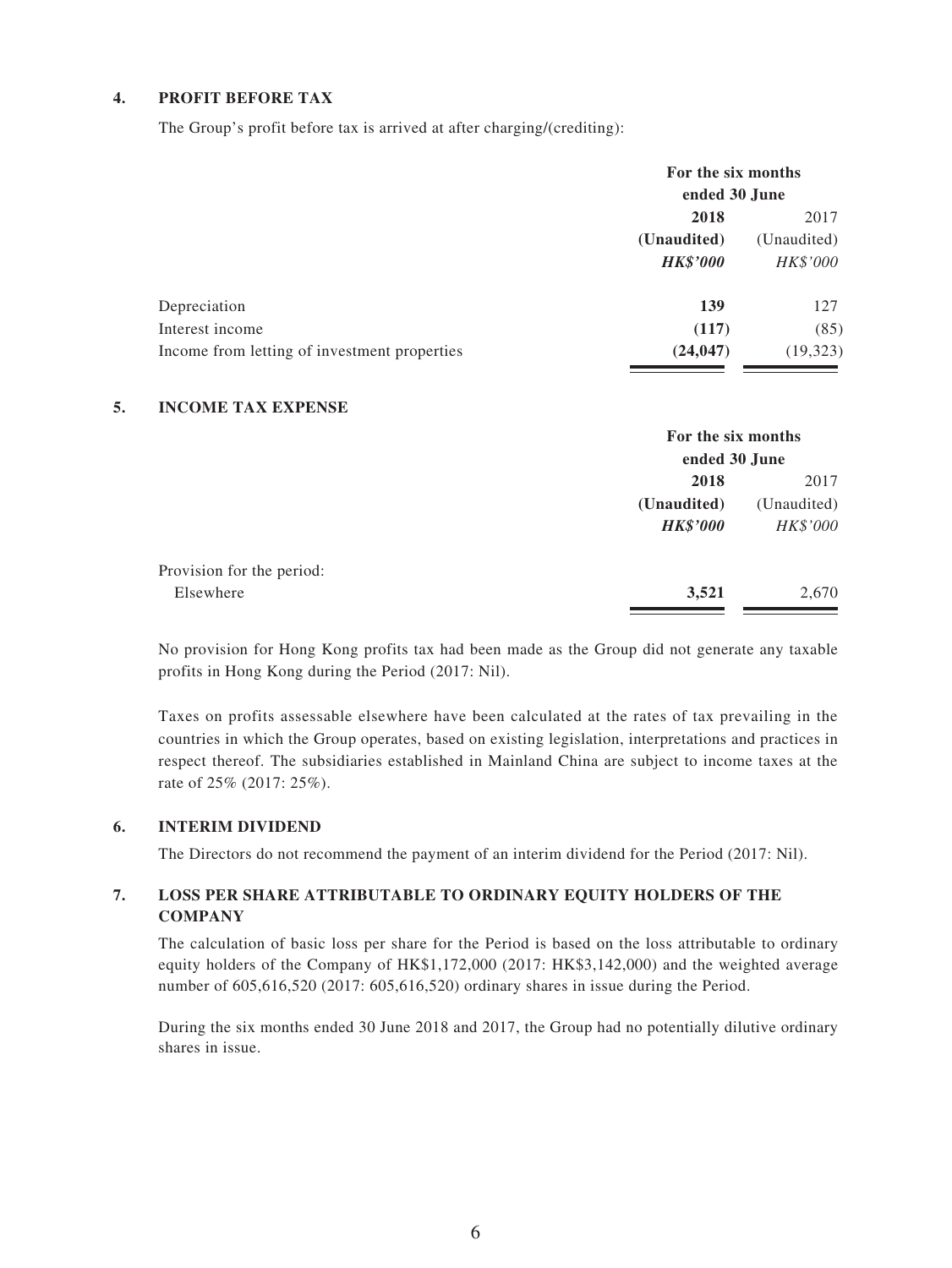#### **8. TRADE RECEIVABLES**

An ageing analysis of the Group's trade receivables at the end of the reporting period is as follows:

|                 | 30 June 2018<br>(Unaudited) |            | 31 December 2017<br>(Audited) |      |
|-----------------|-----------------------------|------------|-------------------------------|------|
|                 |                             |            |                               |      |
|                 | <b>HK\$'000</b>             | $\%$       | HK\$'000                      | $\%$ |
| Within 6 months | 21,181                      | <b>100</b> | 1.187                         | 100  |

The Group generally grants a credit term of 3 months to 12 months to its customers.

The ageing of the Group's trade receivables is based on the date of recognition of revenue. The Group does not hold any collateral or other credit enhancements over its trade receivable balances. Trade receivables are non-interest-bearing.

#### **9. TRADE PAYABLES**

An ageing analysis of the Group's trade payables at the end of the reporting period is as follows:

|                  | 30 June 2018<br>(Unaudited) |            | 31 December 2017<br>(Audited) |      |
|------------------|-----------------------------|------------|-------------------------------|------|
|                  | <b>HK\$'000</b>             | $\%$       | HK\$'000                      | $\%$ |
| Within 1 year    | 50                          | 2          |                               |      |
| More than 1 year | 2,053                       | 98         | 2,129                         | 100  |
|                  | 2,103                       | <b>100</b> | 2,129                         | 100  |

The ageing of the Group's trade payables is based on the dates of the goods received or services rendered. The trade payables are non-interest-bearing.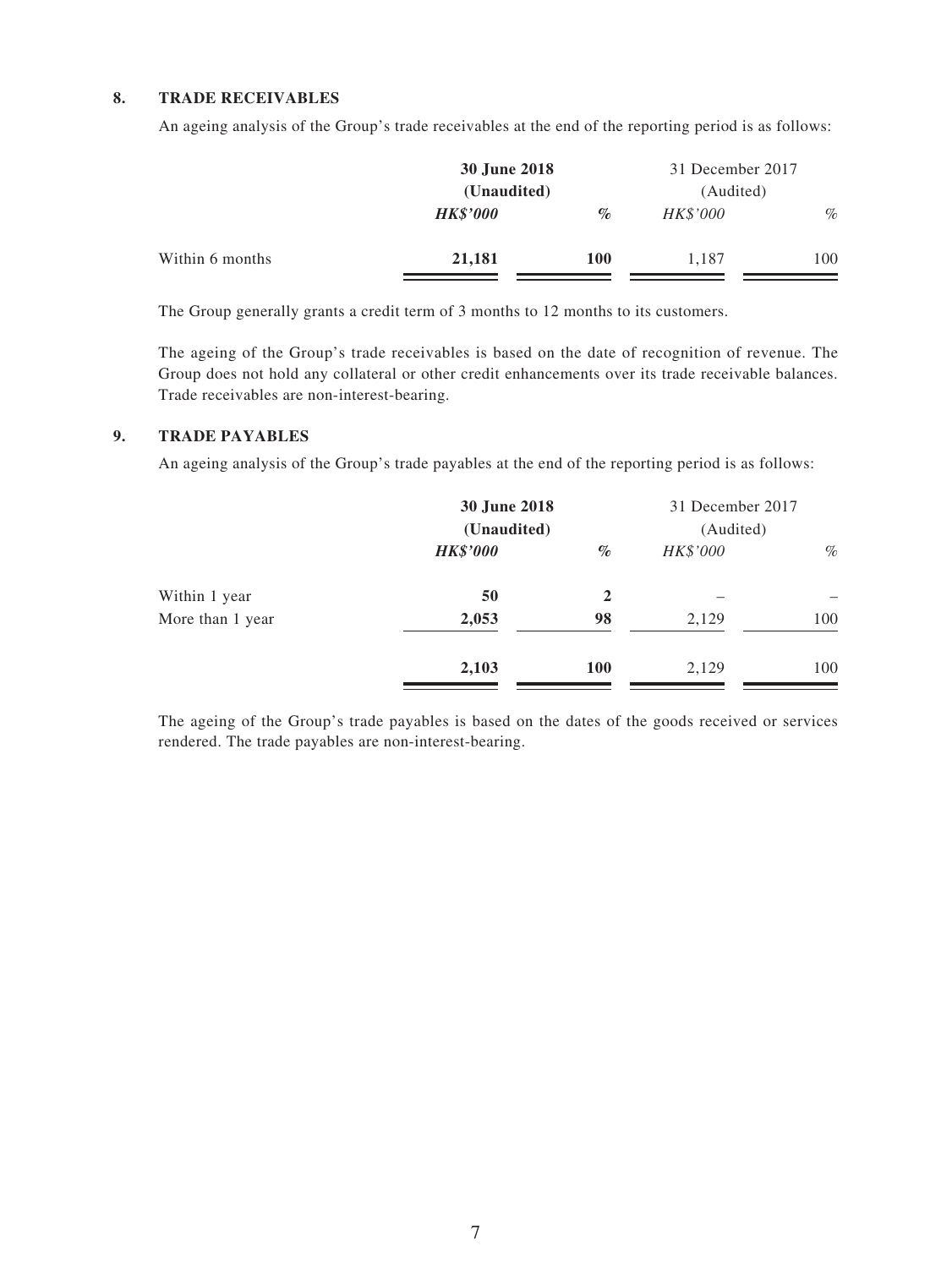### **REVIEW OF RESULTS**

The Group's consolidated turnover for the Period was HK\$24,047,000, representing an increases of approximately 24% compared with the turnover for the same period last year (30 June 2017: HK\$19,323,000). The Group's profit for the Period was HK\$3,115,000 (30 June 2017: HK\$484,000). The Group's loss attributable to equity shareholders was HK\$1,172,000 for the Period (30 June 2017: HK\$3,142,000).

### **BUSINESS REVIEW**

The Company is an investment holding company. Its subsidiaries are principally engaged in property development, investment and management businesses in Mainland China and have two property interests, one in Chongqing (重慶市) and the other in Guangzhou (廣 州市).

Guang Yu Square (港渝廣場), a 15-storey commercial building, is situated at the most prime commercial area at Chaotianmen (朝天門), Yuzhong District (渝中區), Chongqing (重慶市). Chaotianmen is one of the major clothing wholesale points in Chongqing while Guang Yu Square is the most popular men's clothing and footwear wholesale centre in the region.

The property interest in Guangzhou (廣州市) is situated at the most prime commercial area in Yuexiu District (越秀區), Guangzhou. It is planned that the development site will be developed into a versatile grade A commercial building complex with wholesale and exhibition hall facilities and with an objective to be the landmark of the Yuexiu District. The development site is comprised of three contiguous land parcels located at the east of Jiefang Road South (解放南路), to the south of Daxin Road (大新路), to the north of Yede Road (一德路) and to the west of Xieen Road (謝恩里), Yuexiu District and is wholly owned by Guangzhou Zheng Da Real Estate Development Company Limited (廣 州市正大房地產開發有限公司) ("Guangzhou Zheng Da") which in turn Zheng Da Real Estate Development Co. Ltd. ("HK Zheng Da"), a private company incorporated in Hong Kong, has 100% interest.

Guangzhou Zheng Da was set up as a Sino-foreign joint venture by HK Zheng Da as the foreign partner and 越秀房地產開發經營公司 ("越秀國企"), a state-owned enterprise, as the Sino partner in Guangzhou in December 1993. Since its formation, 越秀國企 has not provided any capital or management support to Guangzhou Zheng Da to a material extent. Pursuant to the terms of the Enforcement Rules of the Joint Venture Agreement (合作合同實施細則) (the "Enforcement Rules") executed in 1994, 越秀國企 agreed to surrender its entire interest in Guangzhou Zheng Da except those benefits specified in the Enforcement Rules and therefore HK Zheng Da assumed 100% interest in Guangzhou Zheng Da.

The Group acquired a 25% indirect interest in HK Zheng Da in December 2007 while the remaining 75% interest to be completed by the Group not later than 30 June 2019 at an aggregate consideration of RMB1,361,100,000 (approximately HK\$1,606,098,000 as at 30 June 2018). Details of the intended acquisition, including terms and conditions, consideration and settlement mechanism, and their amendments thereafter were disclosed in the Company's circular dated 26 November 2007 and the Company's subsequent announcements, latest of which dated 27 June 2018 (primarily refers to the deferment of the long stop date for completion of the acquisition from 31 March 2010 to 30 June 2019).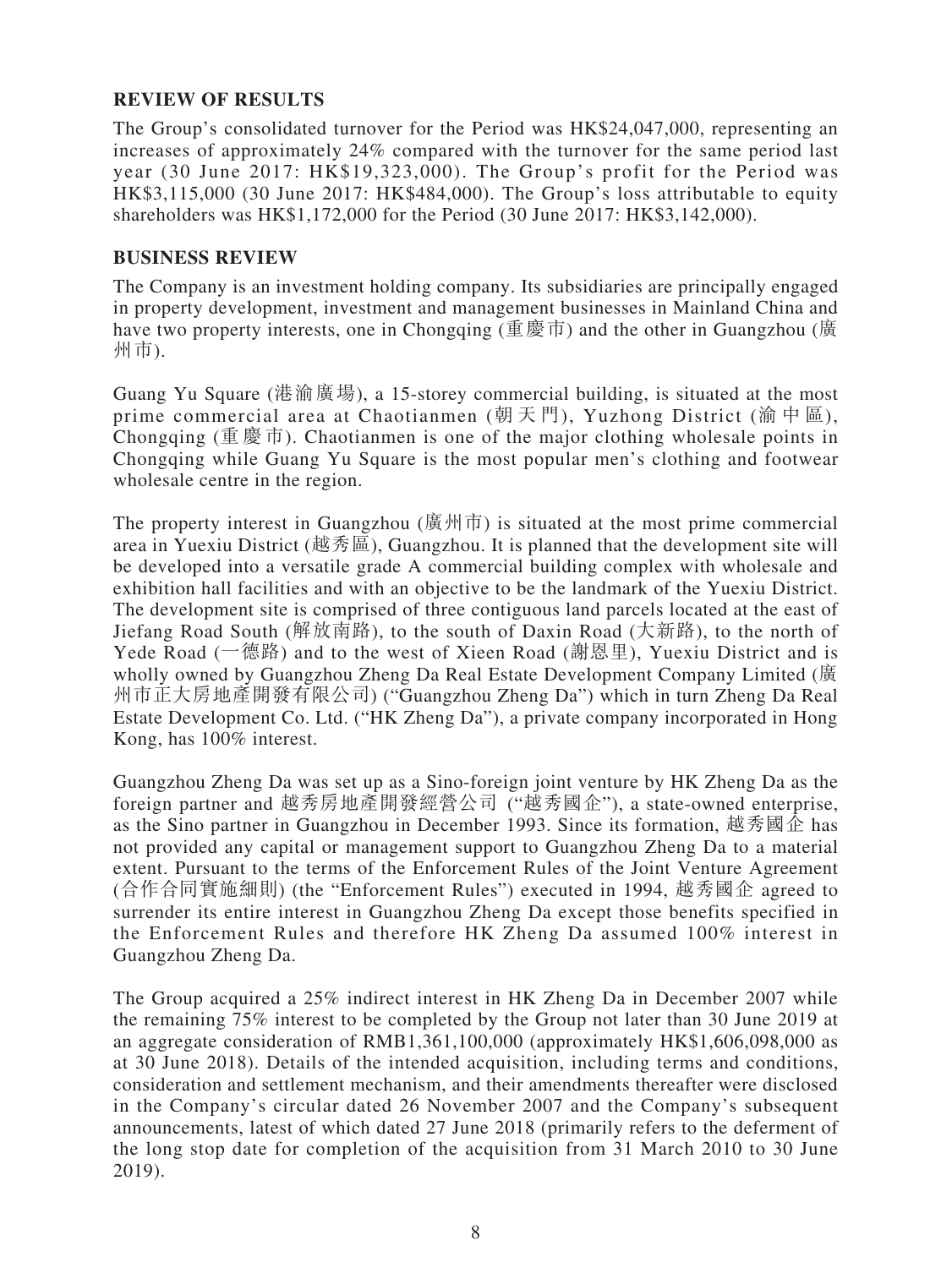Pending for re-developing into a commercial complex, the development site is presently comprised of a 2-storey non-permanent commercial podium and a car park for loading and offloading inventory. With a history of over one century for footwear wholesale business in the area surrounding the development site, the commercial podium is the most popular footwear boutique showcase and wholesale centre in Guangzhou.

The development project was initially planned to be completed within a period of 15 years but its progress was interrupted by the modifications of municipal planning in the region by the Yiuxiu District People's Government (越秀區人民政府) from time to time in the past years. Pursuant to the terms of the relevant joint venture agreement, the joint venture period of Guangzhou Zheng Da is from 31 December 1993 to 31 December 2008 and can be further extended at the request of either foreign or sino partner upon maturity. In December 2008, both Guangzhou Zheng Da and its foreign partner, HK Zheng Da, agreed to extend the joint venture period by 15 years with effect from 1 January 2009 in accordance with the provisions of the articles of Guangzhou Zheng Da but 越秀國企, its sino partner, had become dormant a couple of years ago and therefore its consent could not be obtained. Contemporaneously, it appeared that another enterprise namely 越秀房 地產開發經營有限公司 ("越房私企"), a privately owned enterprise which acquired certain assets (but interest in Guangzhou Zheng Da not included) from 越秀國企 some years ago, claimed that it had taken up certain interest in Guangzhou Zheng Da from 越 秀國企, but that was not the case. As such, In late December 2008, Guangzhou Zheng Da, served a writ against 越房私企 at the Guangdong Provincial Guangzhou Municipal Yuexiu District People's Court (廣東省廣州市越秀區人民法院) (the "Yuexiu Court") demanding for the confirmation of disqualification of 越房私企 from the sino partnership (if any) of the subject joint venture.

The relevant judgment was granted in July 2009 with rulings endorsing the request made by Guangzhou Zheng Da, 越房私企 then filed an appeal petition (the "Appeal") at the Guangdong Provincial Guangzhou Municipal Intermediate People's Court (廣東省廣州 市中級人民法院) (the "Guangzhou Court") in August 2009. An hearing was made in October 2009 and no further hearings had been made since then. Both Guangzhou Zheng Da and HK Zheng Da have not yet received a valid judgement in writing issued by the Guangzhou Court in accordance with the relevant PRC laws and due judicial procedures. Since then, both Guangzhou Zheng Da and HK Zheng Da had dialogues with the relevant court officials from time to time and are looking forward to receiving a formal and legally valid verdict, notice or directive in relation to the Appeal to be granted by the Guangzhou Court or its higher court in accordance with the relevant PRC laws and due judicial procedures, but no such verdict or directive in proper manner was received up to the date of this report. Taking into account the rulings granted by the Yuexiu Court in July 2009, the facts and legal grounds substantiated at the first hearing of the Appeal, and the opinion given by the PRC legal counsels and advisors, the Group remains optimistic in obtaining a favourable judgement in the Appeal. Details of the developments of the Appeal were disclosed in the Company's 2017 annual report.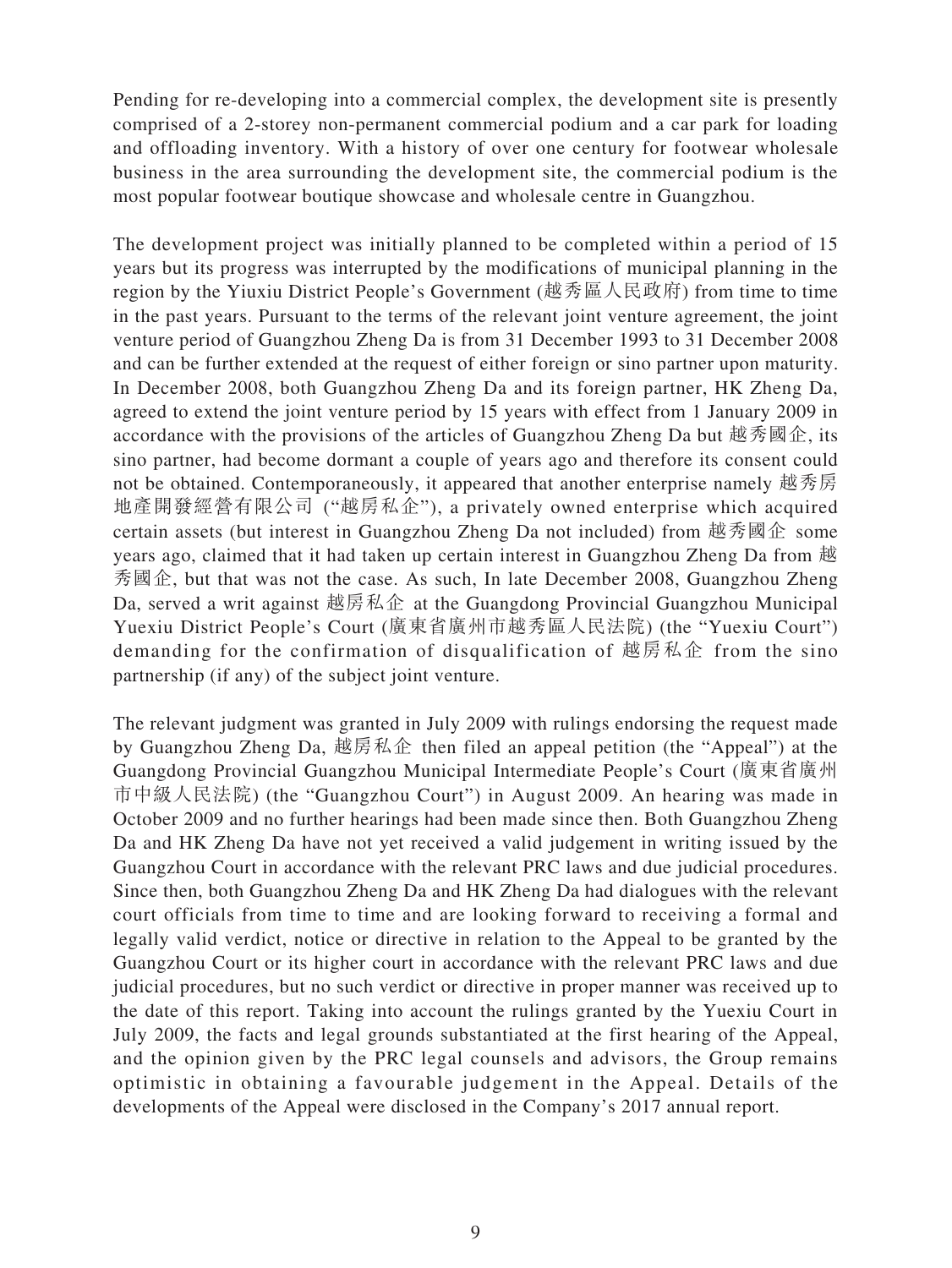### **FINANCIAL REVIEW**

### **Liquidity and financial resources**

The Group generally financed its businesses with internally generated cash flows and banking facilities during the Period. Cash and bank balances of the Group as at 30 June 2018 amounted to HK\$69,413,000 (31 December 2017: HK\$82,084,000). As at 30 June 2018 and 31 December 2017, there were no pledged deposits.

As at 30 June 2018, the Group had outstanding borrowings of approximately HK\$86,243,000 (31 December 2017: HK\$91,059,000) comprising interest-bearing bank loans amounted to HK\$10,747,000 (31 December 2017: HK\$14,283,000), and a loan from a director amounted to HK\$75,496,000 (31 December 2017: HK\$76,776,000). Of the Group's interest-bearing bank loans, 65% and 35% respectively were repayable within one year or on demand, and in the second year, inclusive.

As at 30 June 2018, the secured bank loan of HK\$10,747,000 (31 December 2017: HK\$14,283,000) of the Group bore interest at floating interest rate, which was entirely denominated in Renminbi ("RMB").

The Group's gearing ratio as at 30 June 2018 was 0.02 (31 December 2017: 0.02), calculated based on the Group's interest-bearing bank and other borrowings and loan from a director of HK\$86,243,000 (31 December 2017: HK\$91,059,000) over total assets of HK\$4,546,268,000 (31 December 2017: HK\$4,615,251,000). The Group's gearing was maintained at a relatively low level during the Period.

### **Currency structure**

The Company's consolidated financial statements are presented in Hong Kong dollars notwithstanding the financial statements of all its operating subsidiaries are presented in RMB. Exchange exposure may arise when the revenue, expenses, non-monetary items, assets and liabilities of these operating subsidiaries booked in Renminbi are converted into Hong Kong dollars on consolidations at the Company's group account level. Given the exchange rates between RMB and Hong Kong dollars were relatively stable during the year, the Group had limited exposure to foreign exchange fluctuations throughout the period.

### **Pledge of assets**

The Group had utilized bank loan facilities amounting to approximately HK\$10,747,000 (31 December 2017: HK\$14,283,000) as at 30 June 2018. Certain investment properties and trade receivables of the Group were pledged to secure banking facilities utilised by the Group and an independent third party. In addition, the Company and one of its substantial shareholders also granted guarantees to these banking facilities.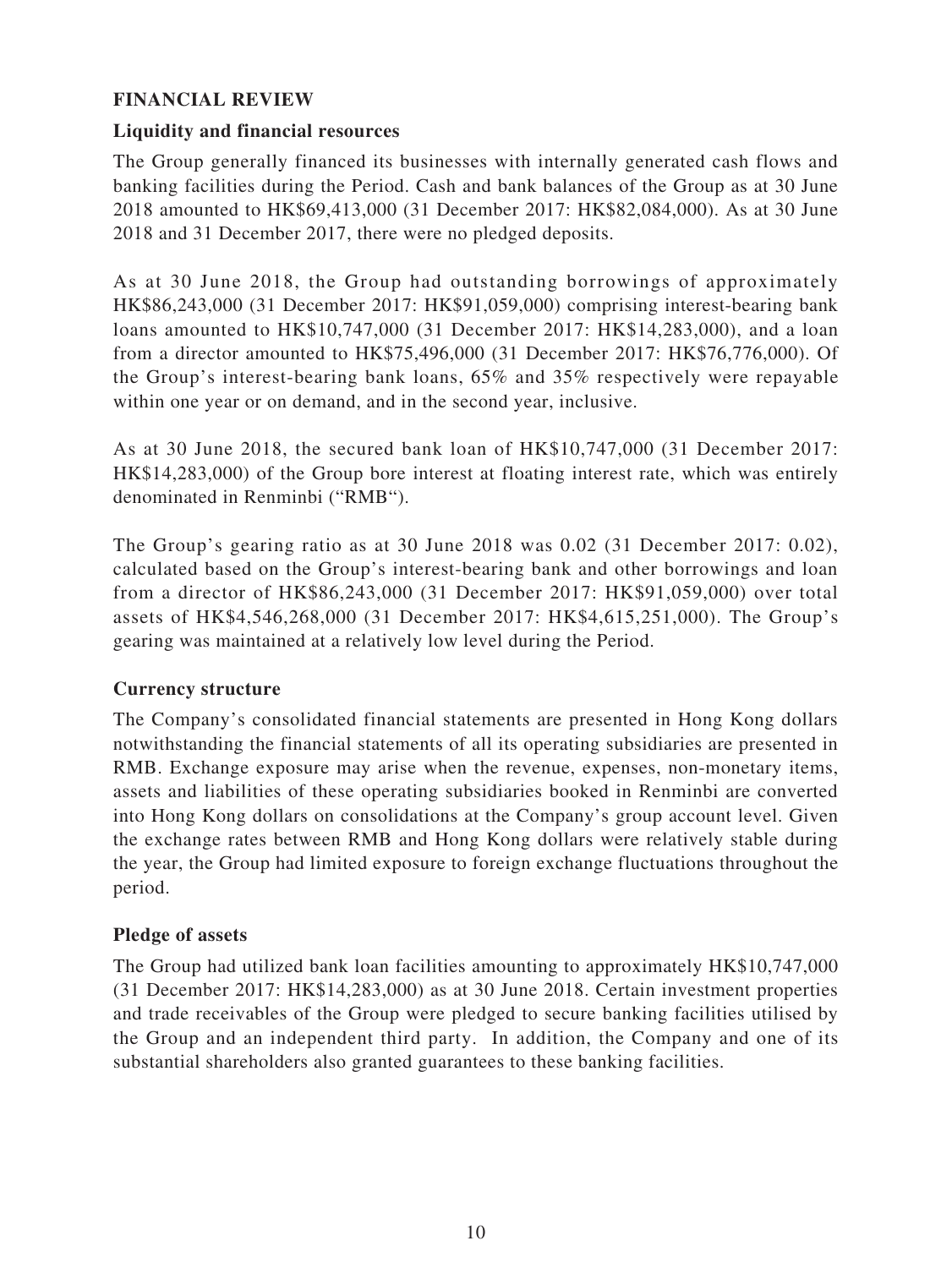# **Contingent liabilities**

As at 30 June 2018, guarantees given for mortgage loans granted by banks to certain purchasers of the Group's properties amounted to HK\$139,000 (31 December 2017: HK\$139,000).

### **EMPLOYEES AND REMUNERATION POLICY**

The total staff cost for the Period was approximately HK\$4.2 million. The Group employed about 30 full time staff in Hong Kong, Chongqing and Guangzhou as at 30 June 2018. Employees are remunerated according to the nature of their job and market trend, with built-in merit components incorporated in the annual increment to reward and motivate individual performance. In Chongqing and Guangzhou, the Group provided staff welfare and bonuses to its employees in accordance with the prevailing labour law. In Hong Kong, other staff benefits included medical schemes, Mandatory Provident Fund Scheme and employee share option scheme.

### **OUTLOOK**

Looking ahead to 2018, the unfriendly US-Sino trade polices imposed by the Trump administration of the United States will have material impact to the exports of China. The strong US dollar and the uprising trend of US Federal interest rates will also accelerate the devaluation pressure of Renminbi and hence may hit the domestic economy in China.

Notwithstanding the above, the State Council of China will continue its efforts for the stability of the China economy. In order to meet the growth target of GDP at around 6.5% for the year set by the Ministry of Finance, it is likely to increase the domestic demand by using both fiscal and monetary policies. Hence, the property market in Tier-1 cities should remain strong.

Having considered these matters, the Directors will keep on a cautious approach in its property development projects on hand and re-mapping its business directions for the coming three years and are of the view that the Group should diversify its business. It is anticipated that the engagement in renewable energy and related industries will be a new business model all over the world in the forthcoming years. With strong asset backing and low gearing ratio for the Group's financial position, the Group may take these advantages to explore new business opportunities in 2018 and 2019. The Directors will also strengthen its management expertise and redeploy the Group's resources for meeting these new challenges.

Looking ahead, the Directors are confident and optimistic about the Group's future prospects.